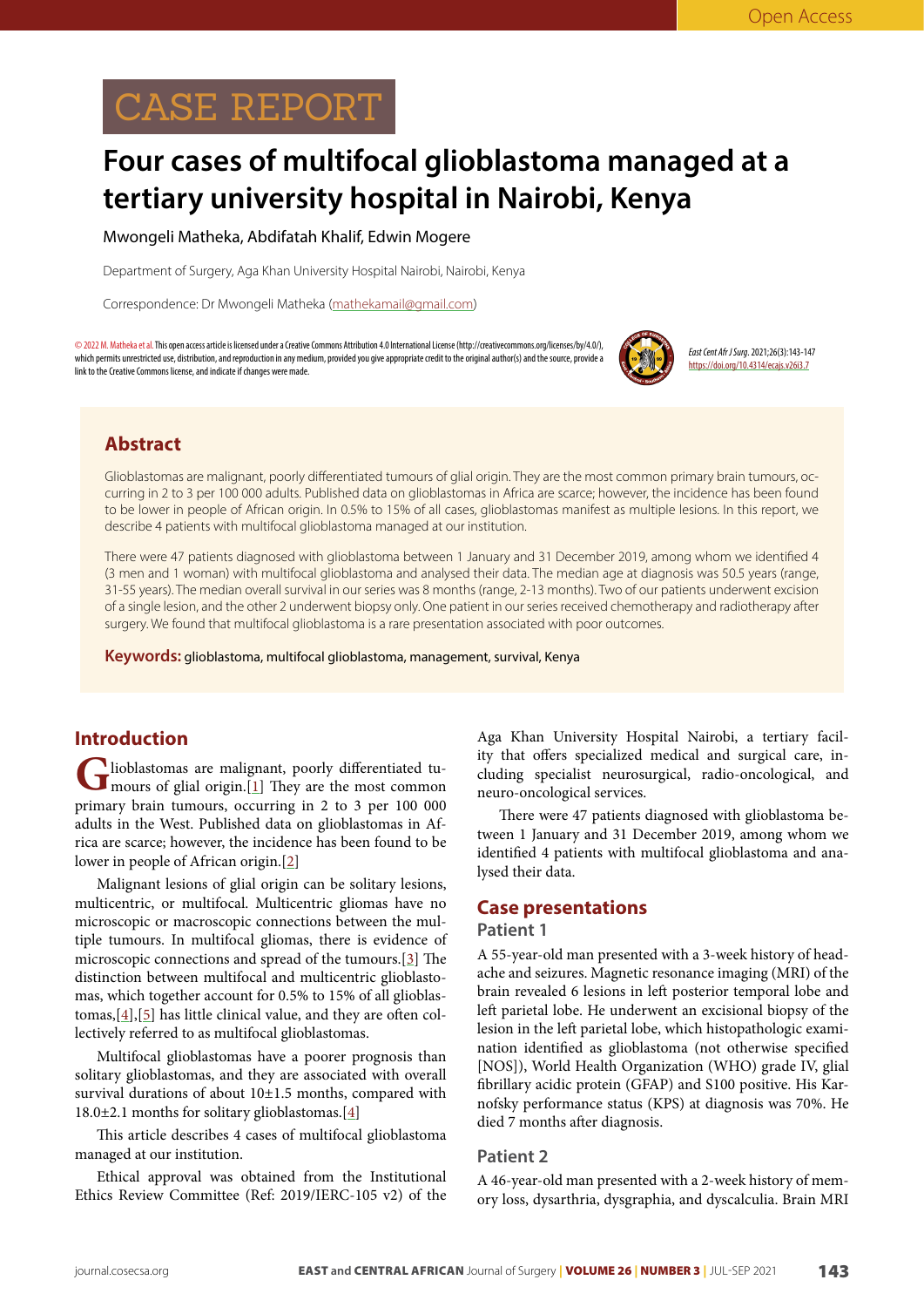

revealed a lesion in the left inferior frontal lobe and another in the right anterior temporal lobe. He underwent excision of the left frontal tumour, which was histopathologically identified as glioblastoma (NOS) WHO grade IV, GFAP and S100 positive. He received radiotherapy of 6000 cGy in 30 fractions to both sites. He also received 140 mg of oral temozolomide concomitantly with the radiotherapy. This was followed by 1 cycle of chemotherapy with 280 mg of temozolomide once daily for 5 days. His KPS at diagnosis was 70%. He died 13 months after diagnosis.

#### **Patient 3**

A 55-year-old woman presented with a history of seizures and visual disturbance. Brain MRI revealed lesions in the left parietal lobe and left peritrigonal region. She underwent a biopsy of the lesions but declined further treatment. The



histopathologic diagnosis was glioblastoma (NOS), WHO Grade IV, GFAP positive, CD34 and p53 negative. Her KPS at diagnosis was 50%. She died 9 months after diagnosis.

#### **Patient 4**

A 31-year-old man presented with loss of consciousness and aphasia. MRI of the brain revealed lesions in the genu of the corpus callosum, right superior frontal lobe, and left inferior frontal lobe. He underwent a stereotactic brain biopsy. The histopathology report identified the lesions as glioblastoma (NOS), WHO Grade IV, GFAP positive, and CD 45 and CD 68 negative. His KPS at diagnosis was 30%. He died 2 months after diagnosis.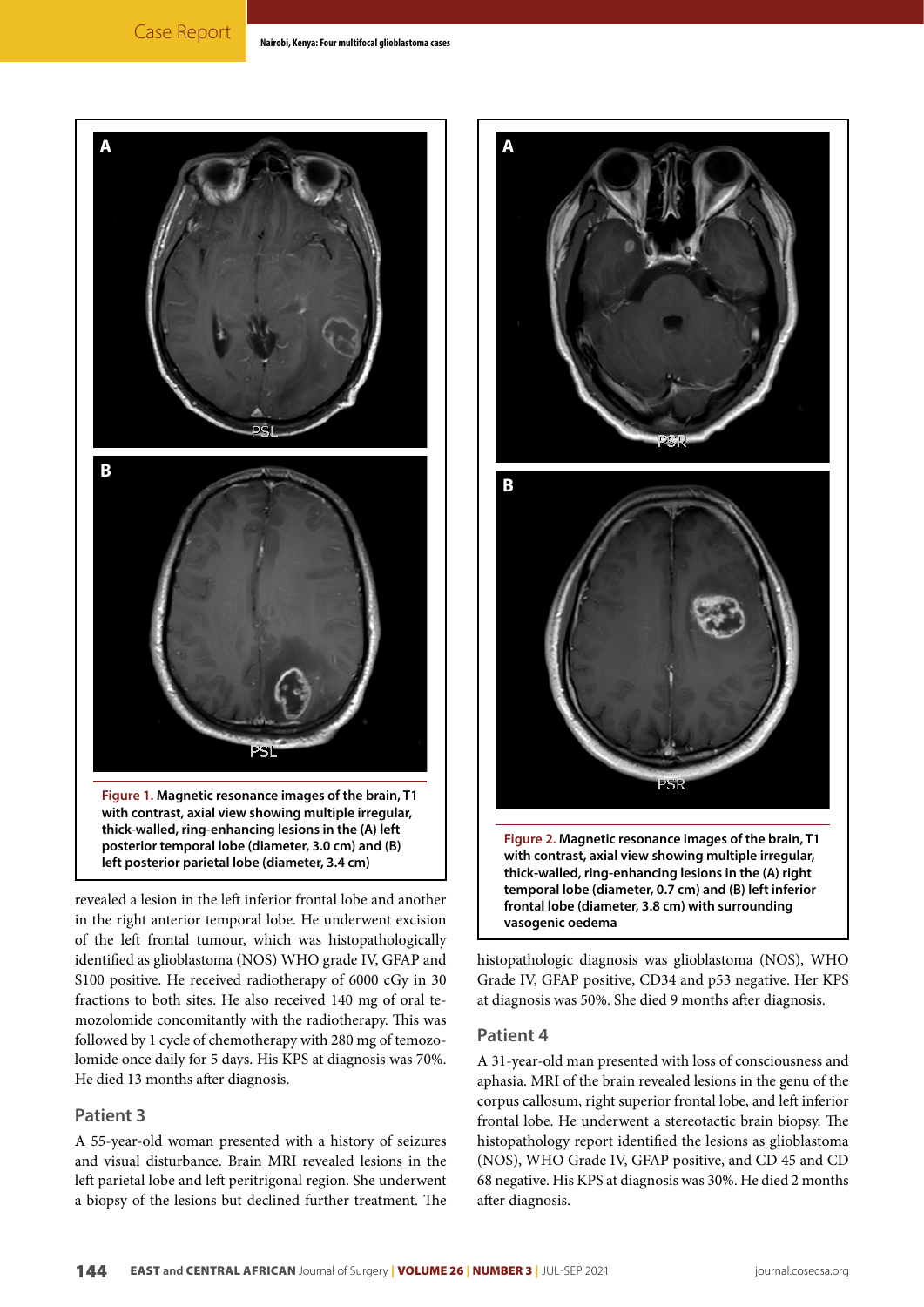

**Figure 3. Magnetic resonance images of the brain, T1 with contrast, axial view showing multiple irregular, thick-walled, ring-enhancing lesions in the (A) left parietal lobe (diameter, 1.2 cm) abutting the ipsilateral ventricular trigone and (B) left posterior parietal lobe (diameter, 1.5 cm)** 

#### **Discussion**

At our centre, glioblastoma with multiple lesions accounted for 8.5% of the patients diagnosed with glioblastoma in 2019. Three of the 4 patients were male. This aligns with published demographic data indicating the proclivity of glioblastoma to affect men more than women, with a reported male-tofemale ratio of 1.26:1.[\[2](#page-3-1)] The median age at diagnosis of the patients in our series was 50.5 years (range, 31-55 years). Glioblastoma epidemiological studies have indicated a peak age at diagnosis between 50 and 60 years and a wide age



**Figure 4. Magnetic resonance image of the brain, T1 with contrast, axial view showing a heterogeneous mass centred in the genu of the corpus callosum with (widest diameter, 6.3 cm) and a smaller mass in the right superior frontal lobe (diameter, 3 cm)** 

range at diagnosis—from 28 to 86 years.[[2\]](#page-3-1),[[8\]](#page-3-5)

Most patients with glioblastoma have no identifiable risk factors. The established risk factors for glioblastoma development are prior therapeutic radiation and genetic factors. Patients undergoing radiotherapy for head and neck tumours have been found to have a higher risk of glioblastoma, with an average latency period of 15 years.[[9](#page-3-6)] Germline genetic abnormalities in genes that regulate DNA repair or apoptosis, such as the NF1, p53, and MM1 genes, predispose individuals to glioma formation; associated diseases include neurofibromatosis 1, Li–Fraumeni syndrome, and Turcot's syndrome.[[10](#page-3-7)]

Glioblastomas commonly present with a short history of less than 3 months.[\[11\]](#page-3-8) All of our patients presented with less than 1 month of symptoms. A systematic review and metanalysis by DiCarlo et al.,[\[8\]](#page-3-5) including 23 case–control studies and case reports, found that the most common presenting complaint, accounting for 44.1% of glioblastoma cases, was focal neurological deficits. In our series, 3 of 4 of patients presented with neurological deficits.

Two of our 4 patients had frontal lobe tumours. Three patients had bilateral tumours, and 1 had unilateral leftsided lesions. The systematic review by Di Carlo et al.[[8\]](#page-3-5) did not find a predilection for either hemisphere; 45% of patients had bilateral tumours, and 83.6% of patients had frontal lobe tumours.

The majority of glioblastomas (90%) develop de novo from normal glial tissues, and 10% develop from preexisting lower-grade astrocytomas.[[12](#page-4-0)] Glioblastomas are composed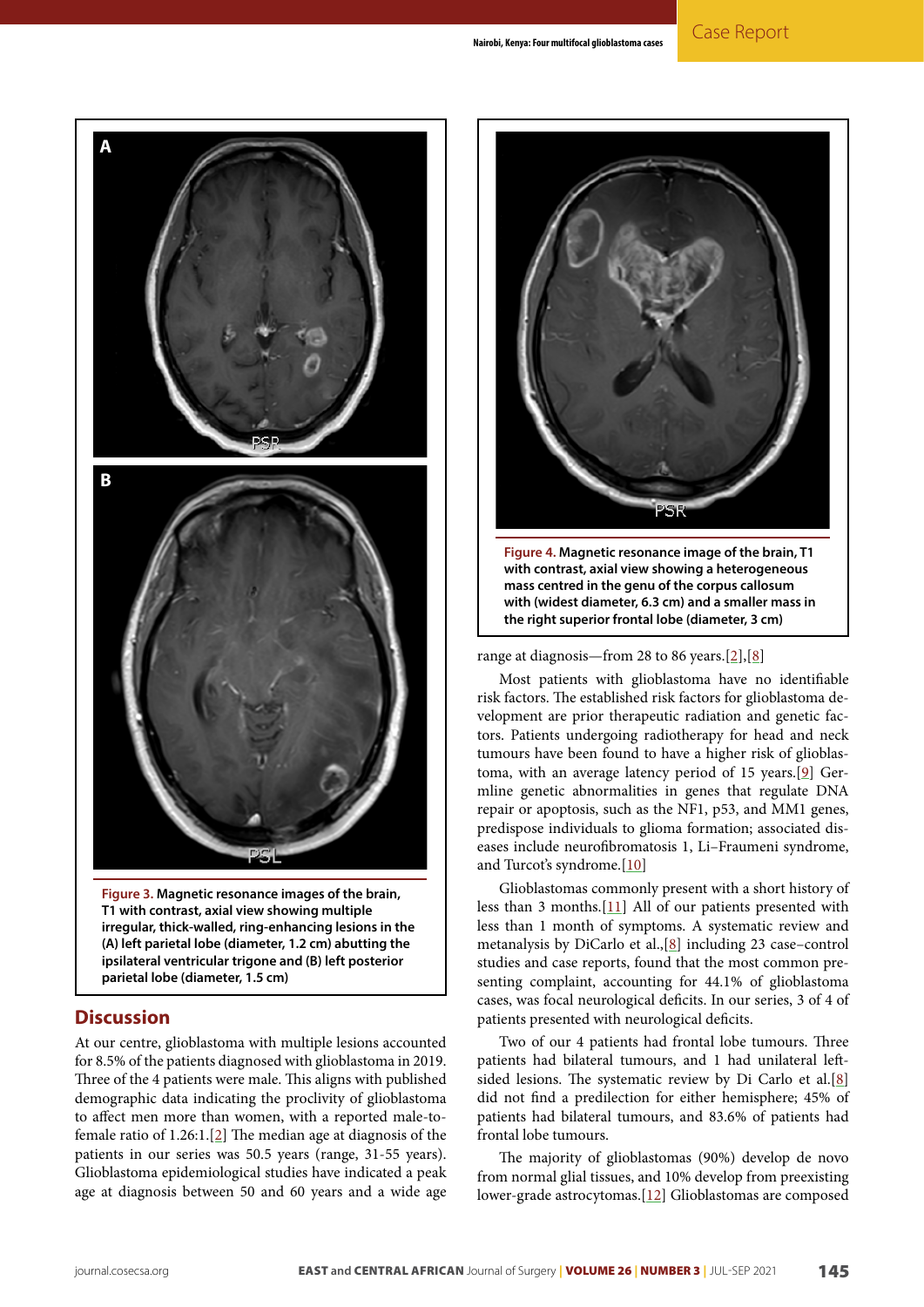of poorly differentiated pleomorphic cells with necrosis and vascular endothelial proliferation.[[1\]](#page-3-5) The 2016 WHO Classification of Tumours of the Central Nervous System divides glioblastomas into 3 types: (1) isocitrate dehydrogenase (IDH) mutants, IDH wild type and NOS. The IDH–wild type molecular glioblastoma subtype lacks IDH1 and IDH2 mutations; these are de novo glioblastomas. The IDH mutant molecular subtype is associated with IDH1 and IDH2 mutations, and patients with this subtype have a better prognosis. When molecular testing is unavailable, as was the case for all patients in this series, the tumours are classified as NOS.[[13](#page-4-1)]

The reported expected overall survival duration for multicentric and multifocal gliomas is about 10±1.5 months, compared with 18.0±2.1 months for solitary glioblastomas. [[3](#page-3-2)] The median survival after diagnosis in our series was 8 months (range, 2-13 months).

On imaging it is important to differentiate multiple gliomas from metastases to the brain. Irregular borders, cortical involvement, and evidence of meningeal, intraventricular, and subependymal spread favour the diagnosis of multiple gliomas over metastatic lesions.[[14](#page-4-2)] However, histopathologic examination is required for definitive diagnoses.

Treatment of multiple gliomas begins with a biopsy to establish the diagnosis. Two of our patients underwent excision of a single lesion, and the other 2 only had biopsies. Total resection is attempted if all tumours are accessible.[\[6\]](#page-3-9) Resection of more than 98% of the tumour has been shown to significantly improve survival.[[15](#page-4-3)] Subtotal resection can also be performed to relieve the mass effect and preserve neurological function. Surgery is followed by focal or whole-brain radiotherapy. Focal radiotherapy is preferred to avoid toxicity. However, in some cases of multifocal glioblastoma, it is impossible to design local radiotherapy to target multiple lesions without overlapping fields and, therefore, whole-brain radiotherapy is given. The standard target dose for glioblas-toma is 60 Gy delivered over 6 weeks in 2-Gy fractions.[[16](#page-4-4)] Adjuvant chemotherapy with temozolamide is also given orally at 75 mg/m<sup>2</sup> daily during the course of radiotherapy. Subsequently, temozolomide is given 4 weeks after the completion of radiation therapy at a dose of 150 mg/m2 daily for 5 days out of a 28-day cycle. Subsequent cycles are dosed at 200 mg/m2 if blood counts are acceptable.[\[17\]](#page-4-5) Only 1 patient in our series received postoperative chemotherapy and radiotherapy. He survivived for 13 months after diagnosis, which was the longest survival interval in our series. Treatment with radiotherapy plus temozolamide has been associated with improved survival compared with radiotherapy alone. [[6](#page-3-9)] Molecular targeted agents and biological therapy, such as immunotherapy, are currently being investigated in clinical trials for patients with newly diagnosed glioblastomas.

#### **Limitations**

The management of these cases was limited by a lack of access to molecular diagnostic and staging tools.

#### **Conclusions**

Multifocal glioblastoma is a rare diagnosis in our setting. Glioblastomas mostly affect young men, and their management is limited by the unavailability of molecular diagnostic and staging tools. The diagnosis is associated with poor outcomes, and further research is needed to understand the determinants of poor prognoses.

The objective of this report is to create awareness of the existence of multifocal glioblastoma. With the prevalence of HIV in this region, multifocal intracerebral lesions are almost always attributed to opportunistic infections. Neurosurgeons, neurologists, and other stakeholders who care for patients with intracranial lesions need to keep an open mind about the diagnosis. It is prudent to obtain a histolopathologic diagnosis via stereotactic biopsy or open excision before subjecting patients to therapy.

#### **References**

- <span id="page-3-0"></span>1. Kleihues P, Soylemezoglu F, Schäuble B, Scheithauer BW, Burger PC. Histopathology, classification, and grading of gliomas. *Glia*. 1995;15(3):211-221. doi:10.1002/glia.440150303 [[View Article](https://doi.org/10.1002/glia.440150303)] [[PubMed](https://pubmed.ncbi.nlm.nih.gov/8586458/)]
- <span id="page-3-1"></span>2. Tamimi AF, Juweid M. Epidemiology and outcome of glioblastoma. In: De Vleeschouwer S, ed. *Glioblastoma*. Codon Publications; 2017. doi:10.15586/codon.glioblastoma.2017.ch87 [https://doi.](https://doi.org/10.15586/codon.glioblastoma.2017.ch8) [org/10.15586/codon.glioblastoma.2017.ch8](https://doi.org/10.15586/codon.glioblastoma.2017.ch8)
- <span id="page-3-2"></span>3. Batzdorf U, Malamud N. The problem of multicentric gliomas. *J Neurosurg*. 1963;20:122-136. doi:10.3171/jns.1963.20.2.0122 [[View Article](https://doi.org/10.3171/jns.1963.20.2.0122)] [[PubMed](https://pubmed.ncbi.nlm.nih.gov/14192080/)]
- <span id="page-3-3"></span>4. Thomas RP, Xu LW, Lober RM, Li G, Nagpal S. The incidence and significance of multiple lesions in glioblastoma. *J Neurooncol*. 2013;112(1):91-97. doi:10.1007/s11060-012-1030-1 [[View Article](https://doi.org/10.1007/s11060-012-1030-1)] [[PubMed](https://pubmed.ncbi.nlm.nih.gov/23354652/)]
- <span id="page-3-4"></span>5. Barnard RO, Geddes JF. The incidence of multifocal cerebral gliomas. A histologic study of large hemisphere sections. *Cancer*. 1987;60(7):1519-1531. doi:10.1002/1097- 0142(19871001)60:7<1519::aid-cncr2820600719>3.0.co;2-1 [[View Article](https://doi.org/10.1002/1097-0142(19871001)60:7%3C1519::aid-cncr2820600719%3E3.0.co;2-1)] [[PubMed](https://pubmed.ncbi.nlm.nih.gov/3113716/)]
- <span id="page-3-9"></span>6. Giannopoulos S, Kyritsis AP. Diagnosis and management of multifocal gliomas. *Oncology*. 2010;79(3-4):306-312. doi:10.1159/000323492 [[View Article](https://doi.org/10.1159/000323492)] [[PubMed](https://pubmed.ncbi.nlm.nih.gov/21412017/)]
- 7. Hegi ME, Diserens AC, Gorlia T, et al. MGMT gene silencing and benefit from temozolomide in glioblastoma. *N Engl J Med*. 2005;352(10):997-1003. doi:10.1056/NEJMoa043331 [[View Article](https://doi.org/10.1056/nejmoa043331)] [[PubMed](https://pubmed.ncbi.nlm.nih.gov/15758010/)]
- <span id="page-3-5"></span>8. Di Carlo DT, Cagnazzo F, Benedetto N, Morganti R, Perrini P. Multiple high-grade gliomas: epidemiology, management, and outcome. A systematic review and meta-analysis. *Neurosurg Rev*. 2019;42(2):263-275. doi:10.1007/s10143-017-0928-7 [[View Article](https://doi.org/10.1007/s10143-017-0928-7)] [[PubMed](https://pubmed.ncbi.nlm.nih.gov/29138949/)]
- <span id="page-3-6"></span>9. Hodges LC, Smith JL, Garrett A, Tate S. Prevalence of glioblastoma multiforme in subjects with prior therapeutic radiation. *J Neurosci* Nurs. 1992;24(2):79-83. doi:10.1097/01376517-199204000-00005 [[View Article\]](https://doi.org/10.1097/01376517-199204000-00005) [[PubMed](https://pubmed.ncbi.nlm.nih.gov/1318344/)]
- <span id="page-3-7"></span>10. Kyritsis AP, Bondy ML, Rao JS, Sioka C. Inherited predisposition to glioma. *Neuro Oncol*. 2010;12(1):104-113. doi:10.1093/neuonc/ nop011 [[View Article](https://doi.org/10.1093/neuonc/nop011)] [[PubMed](https://pubmed.ncbi.nlm.nih.gov/20150373/)]
- <span id="page-3-8"></span>11. Stark AM, Nabavi A, Mehdorn HM, Blömer U. Glioblastoma multiforme-report of 267 cases treated at a single institution. *Surg Neurol*. 2005;63(2):162-169. doi:10.1016/j.surneu.2004.01.028 [[View Article](https://doi.org/10.1016/j.surneu.2004.01.028)] [[PubMed](https://pubmed.ncbi.nlm.nih.gov/15680662/)]